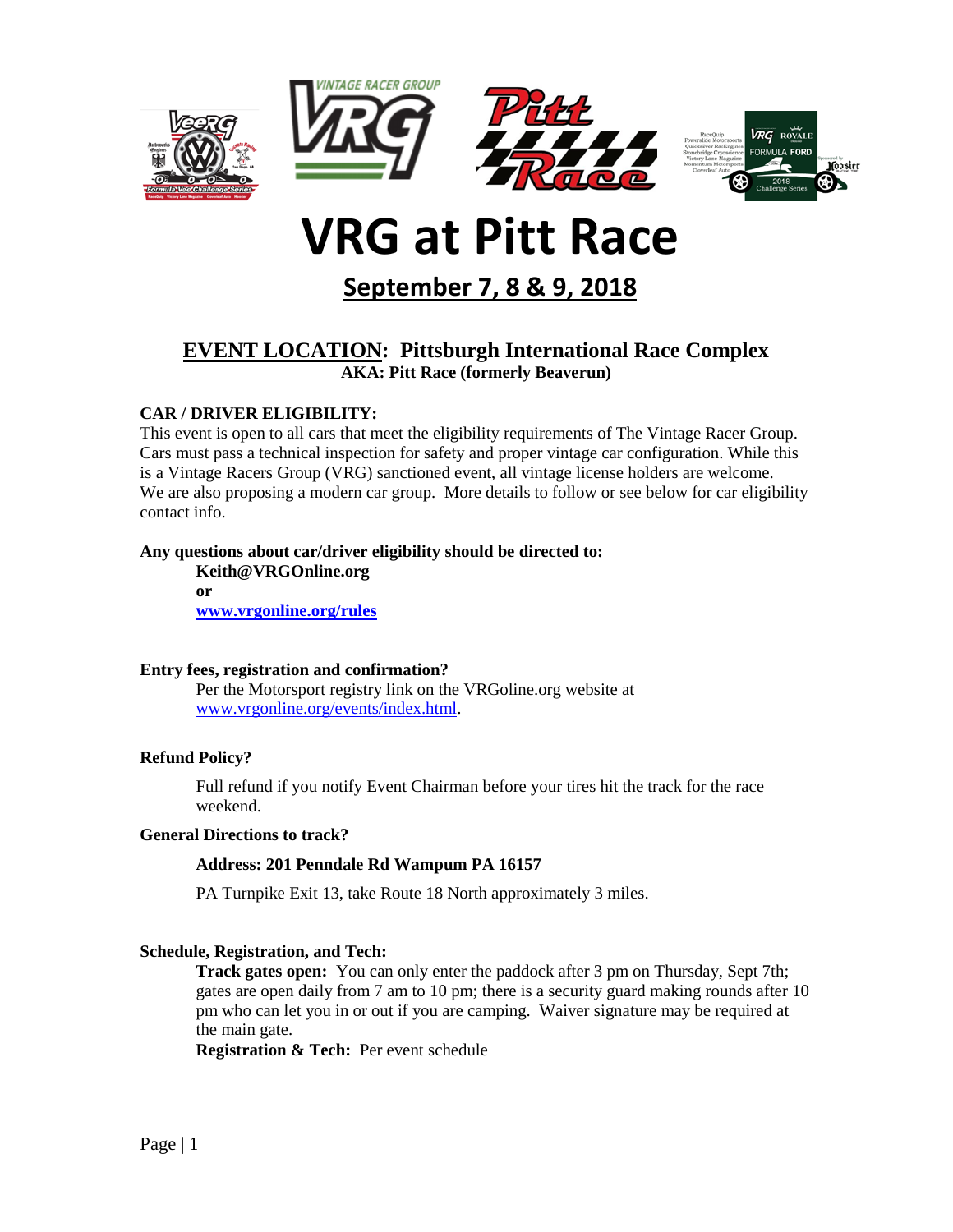#### **TECH INSPECTION:**

All cars must have an event Tech Sticker, no exceptions.

Tech inspections will be performed at the tech trailer near the timing tower. Tech Inspections forms are located on the VRG website.

Please complete a tech form prior to bringing your car for tech inspection. This will expedite the inspection process.

Please review the VRG Rules section at http://www.vrgonline.org/rules/ prior to registering for the event.

Note: Use of a SFI 38.1 and / or FIA 8858 Head and Neck Restraint is mandatory.

**On-track activities:** In addition to the regular practice sessions, qualifying, and race sessions: **Special Features?** YES - We are hosting special groups for the weekend. Please look close at your schedule as you may be running in several groups for all of the special races we are doing this year.

**Optional test day? Sorry, not at this time.**

#### **Driver Training Activities:**

**VRG Driver Orientation Program?** Yes. See schedule and driver's meetings. **VRG Driver School?** Not at this time.

#### **Special car requirements:**

**Sound restrictions?** 100 dBA, measured 50' from track edge (most unmuffled cars are OK); quiet hours after 8 pm on Fri & Sat; Sunday from 8 am to 9 am

#### **Antifreeze permitted?** No

**Transponder required?** *Yes* Cars without transponders will be gridded by Timing & Scoring, may start in back. No transponder rentals available – sorry.

#### **Crew and spectators:**

**Crew passes?** FREE and no limit. **Spectator event?** YES & FREE!

#### **Social Activities:**

**VRG Regalia:** Sorry, NO. Buy online at: https://vrgonline.org/regalia

**Kart Rentals:** YES! Available at the Kart track office (open for adults and kids on Fri, Sat and Sun).

**Friday VRG ANNUAL GENERAL MEETING – see schedule**

**Saturday dinner:** No – Sorry, based on recent driver's survey not at this time. However, you are free to join the various celebrations at the track on Saturday night announced at the driver's meeting.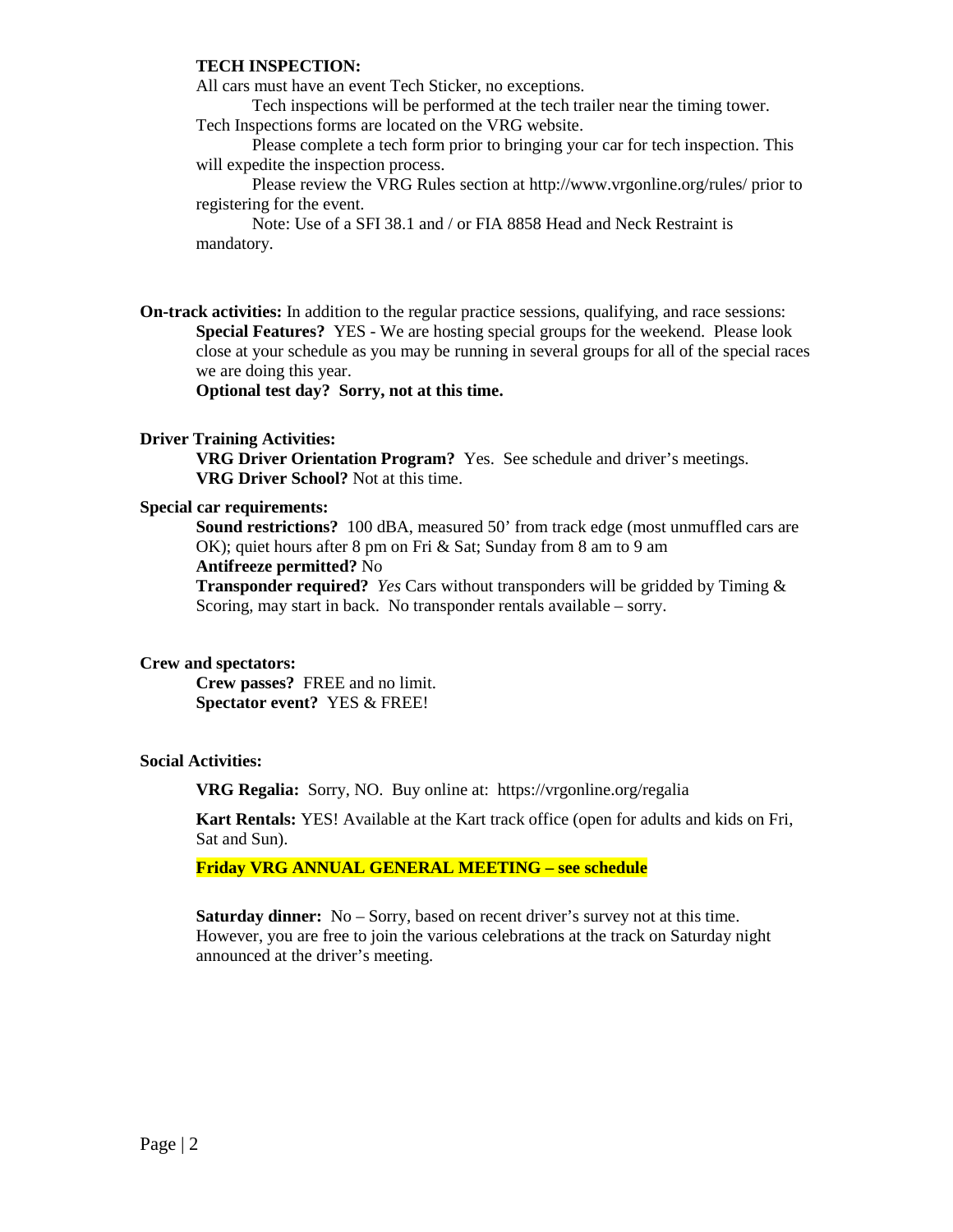#### **Paddock Accommodations and rules:**

**NOTE: Lots of new paddock pavement and hard pack!!!**

**Special paddock areas? YES – please note reserved paddocks when entering track**. **Garages available?**Yes – see registration form. **Race Fuel, air, water available?**YES: Sunoco race fuel at self-service pumps with credit card. Compressed air & water in garage area.

**Tires? INDEED, [www.tires.royaleracingllc.com](http://www.tires.royaleracingllc.com/) will be providing tire servce all weekend. If you need new tires, please use their online pre-order form or cobnatct them at least 2 weeks prior to the event.**

**Food available?**Food vendor on site daily for breakfast & lunch.

**Rules for ATV's, scooters, pit bikes, golf carts, bicycles?** Allowed, no permit required. Motorized vehicles operated by adults only, bicycles OK for kids. Please use caution and reasonable speeds.

**Pets allowed?** YES, please keep on leash and please clean up after your pet.

#### **Camping:**

**Motorhome/camping at track?** YES- FREE. Including Sunday night stays. Showers  $\&$  bathrooms in the conference center / garage building. Note – electrical service is not available in all of the paddock areas.

**Track gates open overnight?** Gates closed overnight but Security Guard will be making rounds and can let you in or out.

**Local alternatives?**Hart's Campground, Beaver Falls, 724-846-0005, 15 minutes from track

#### **Local accommodations:**

- **1. Marriott Pittsburgh North**, 100 Cranberry Woods Drive, Cranberry Twp, PA, 16066. 16 miles from track, rates generally include breakfast, phone 724-772-3700.
- 2. **Four Points Sheraton,** 910 Sheraton Drive, Cranberry Twp, PA, 16066. 16 miles from track. Phone 724-776-6900
- 3. **Holiday Inn Beaver Falls/Wampum**, 7195 Eastwood Drive, Beaver Falls, PA, 1.6 miles from track. Phone 724-846-3700. Close to track, but limited amenities.
- 4. **Bed & Breakfasts:** Boyer's Countryside Inn, 724-535-3040 or [www.boyersbnb.com](http://www.boyersbnb.com/) ; Forest Breeze, 724-758-0190 or [www.forestbreeze.com](http://www.forestbreeze.com/) ; Ber-Nita B&B, 724-752-1455
- 5. **Other hotels:** Many other hotels at Cranberry exit, 16 miles … AmeriSuites, Super 8, Motel 6, Hampton, Comfort Inn, Holiday Inn Express, Fairfield, etc.

#### **Local tourist info:**

**Chamber of Commerce:** Beaver County 724-773-6504 **Visitor Center:** 526 Brady's Run Rd, Beaver Falls, 1-800-342-8192 **Local sites & attractions:** Grove City Outlets, Safari Sam's, Brush Creek Park, Buttermilk Falls, Air Heritage Museum, Beaver Valley Mall, McConnells Mill State Park … lots to do in downtown Pittsburgh! (just 30 miles south).